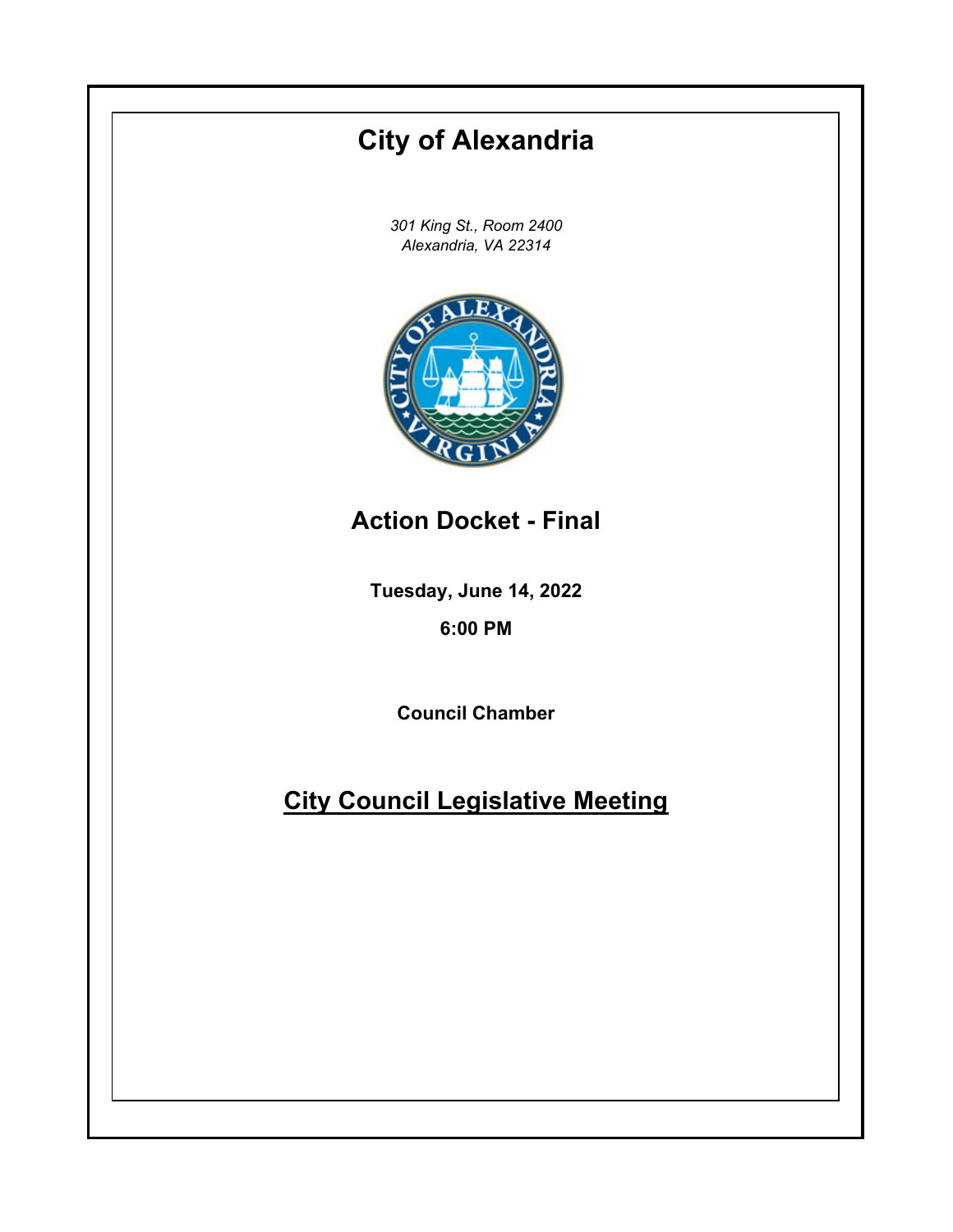**The June 14, 2022 Legislative Meeting of the Alexandria City Council is being held in the Council Chamber (301 King Street, Alexandria, Virginia, 22314) and electronically. Members of City Council and staff are participating either in-person or from remote locations through a video conference call on Zoom. The meeting can be accessed by the public in the City Council Chamber, through the live broadcast on the government channel 70, streaming on the City's website, and can be accessed via Zoom by the following link:**

**Registration: https://zoom.us/webinar/register/WN\_uQb8xVY1Syygi5CGhBVZ3Q Webinar ID: 987 0036 6234 Webinar Passcode: 648161 Dial-in number: 301-715-8592**

**If you use the Zoom webinar application, please be sure you have updated the application to the latest version for the best results. If you are unable to access Zoom, please use the Dial-In number to access the meeting.**

## **\*\*\*PLEASE LOG-IN EARLY IF POSSIBLE\*\*\***

**Links:**

**Meeting Agenda and Live Webcast The meeting will be webcast live and video and audio recordings will be available a few days after the meeting.**

**Zoom Registration If you wish to use Zoom to watch the meeting, you must register first.**

**\*\*\*\*\*\***

**If you have written comments for the record, you may email it to the City Clerk at CouncilComment@alexandriava.gov.**

**Individuals requiring translation services should contact the City Clerk and Clerk of Council at gloria.sitton@alexandriava.gov or at 703.746.4550. We request that you provide 48-hour notice so that proper arrangements may be made. Please specify**

**the language for translation when you make the request.**

**Please note there will be an Executive Session beginning at 6:00 p.m. The Council meeting will begin after the Executive Session at 7:00 p.m or shortly thereafter.**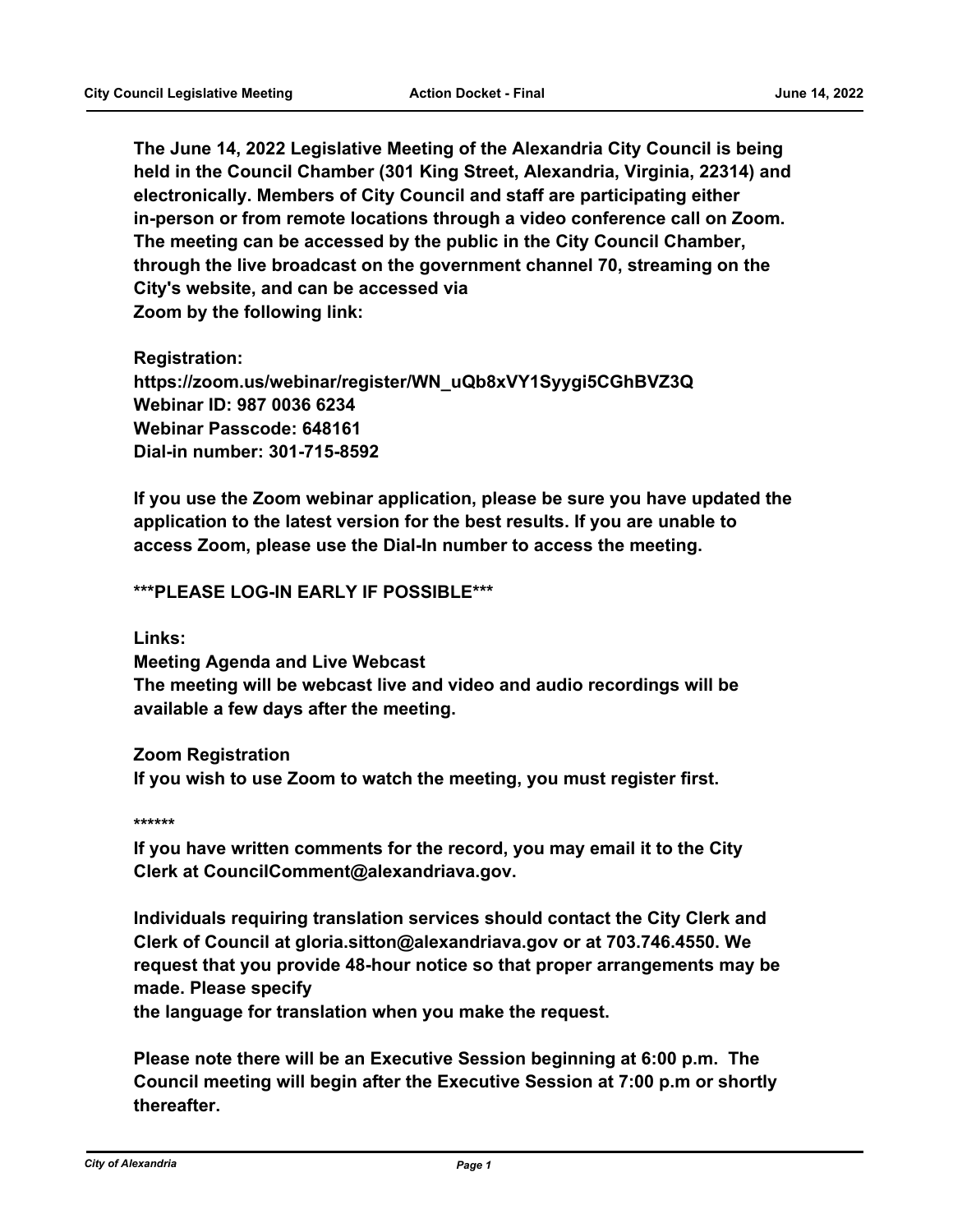**\*\*\*\*\*\***

### **I. OPENING.**

### **1. Calling the Roll.**

*Mayor Wilson called the meeting to order and the City Clerk called the roll. All the members of Council were present, with Councilman Chapman arriving during the closed executive session.*

**2.** [22-1237](http://alexandria.legistar.com/gateway.aspx?m=l&id=/matter.aspx?key=14835) Consideration of a closed executive session for a discussion of the investment of public funds where competition or bargaining is involved, discussion about prospective businesses or industries where no previous announcement has been made of the business' or industry's interest in locating its facilities in the City and discussion of personnel matters. [ROLL-CALL VOTE]

> *City Council convened in closed executive session at 6:01 p.m. to discuss the investment of public funds where competition or bargaining is involved, where if made public initially, the financial interest of the City would be adversely affected; discussion concerning a prospective business or industry where no previous announcement has been made of the business' or industry's interest in locating its facilities in the community and a personnel matter; specifically, potential investment of public funds for small business recruitment; the potential location of a new business or industry in the Waterfront area and the annual review for the City Clerk, City Attorney, and City Manager; pursuant to Sections 2.2-3711(A)(6), (A)(5) and (A)(1) of the Code of Virginia.*

*City Council reconvened in open session at 7:17 p.m.*

*City Council adopted the resolution regarding the closed executive session previously circulated to Council. (RES. NO. 3076)*

### **Moment of Silence and Pledge of Allegiance**

*City Council observed a moment of silence and recited the Pledge of Allegiance.*

#### **Reading and Acting Upon the Minutes of the Following Meetings of City Council: 3.**

[22-1202](http://alexandria.legistar.com/gateway.aspx?m=l&id=/matter.aspx?key=14800) Reading and Acting Upon the Minutes of the Following Meetings of City Council:

The Public Hearing Meeting Minutes of April 23, 2022; The Special Meeting Minutes of May 4, 2022 (Budget Adoption);and The Regular Meeting Minutes of May 10, 2022.

*City Council approved the minutes from the following meetings of City Council: the public hearing meeting minutes of April 23, 2022, the special meeting minutes of May 4, 2022 (Budget Adoption), and the regular meeting minutes of May 10, 2022.*

## **II. PROCLAMATIONS**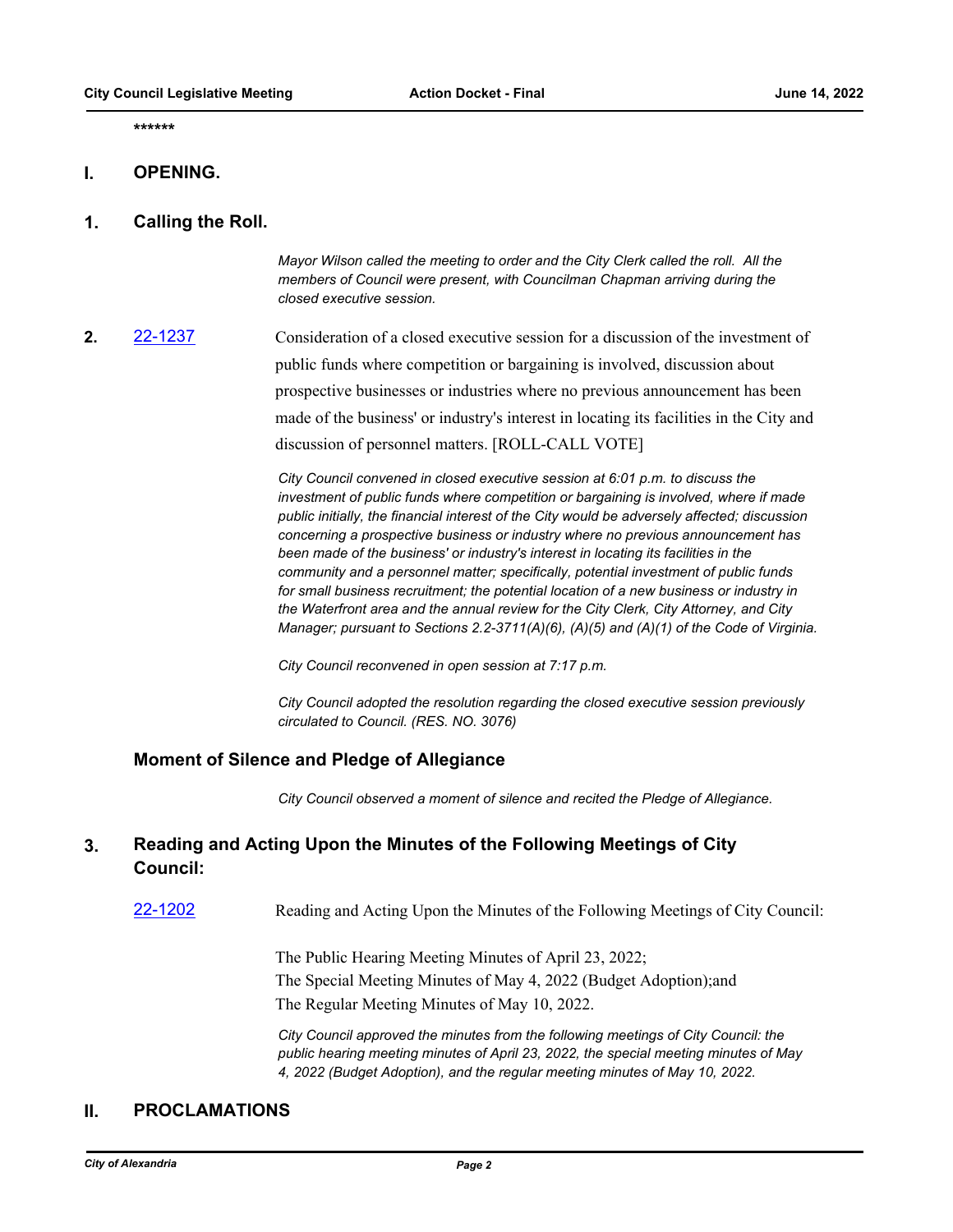**4.** [22-1234](http://alexandria.legistar.com/gateway.aspx?m=l&id=/matter.aspx?key=14832) Presentation of a Proclamation Recognizing June as Pride Month in the City of Alexandria.

*City Council endorsed the proclamation.*

### **ORAL REPORTS FROM MEMBERS OF CITY COUNCIL ON BOARDS, COMMISSIONS, AND COMMITTEES III.**

**\*Council of Governments (COG) Climate, Energy, and Environment Policy Committee (CEEPC) (Councilmember Bagley)**

**\*Northern Virginia Transportation Commission (NVTC) (Councilmember Bagley and Councilman Aguirre)**

**\*Naming Committee (Councilmember Bagley, Councilman Chapman and Councilwoman Gaskins)**

**\*Northern Virginia Regional Commission (NVRC)(Councilman Chapman and Councilwoman Gaskins)**

**\*Visit Alexandria Board of Governors (Vice Mayor Jackson)**

**\*Workforce Development Center (Vice Mayor Jackson and Councilman McPike)**

**\*COG Food and Agriculture Regional Member (FARM) Policy Committee (Vice Mayor Jackson)**

**\*Chesapeake Bay Policy and Resources Committee (Vice Mayor Jackson)**

**\*Alexandria Health Systems (Councilman Aguirre)**

**\*Commission on Aging (Councilman Aguirre)**

**\*COG Board of Directors (Mayor Wilson)**

**\*Northern Virginia Transportation Authority (NVTA) (Mayor Wilson)**

**\*COG: Metropolitan Washington Air Quality Committee (MWAQ) (Councilman McPike)**

*City Council gave the reports.*

## **IV. ORAL REPORT FROM THE CITY MANAGER**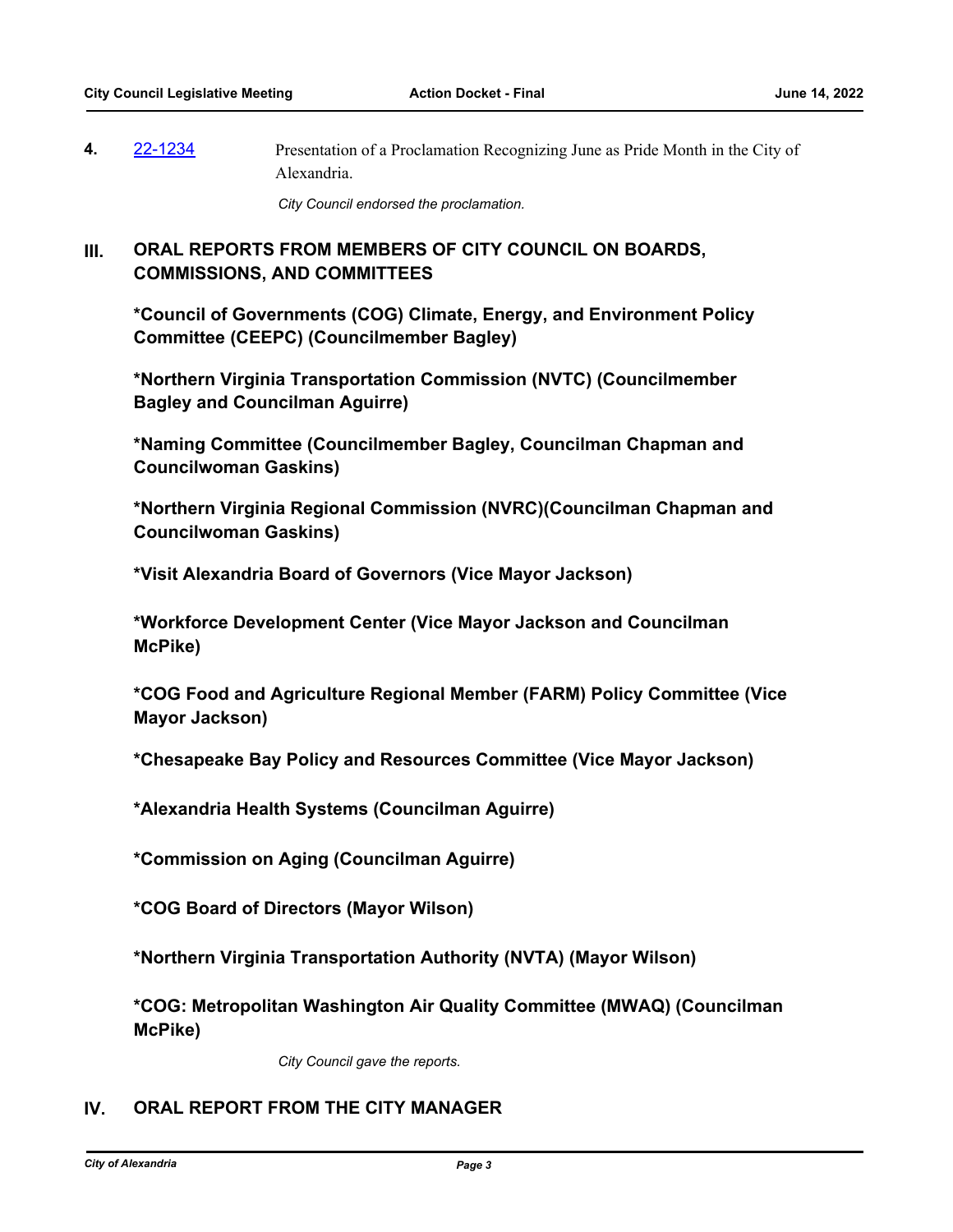*City Manager Parajon congratulated Kendel Taylor, Director, Finance, on being appointed to the Executive Board for the Government Finance Officers Association.*

# **V. REPORTS AND RECOMMENDATIONS OF THE CITY MANAGER**

### **CONSENT CALENDAR (5-22a)**

### **5.** [22-1235](http://alexandria.legistar.com/gateway.aspx?m=l&id=/matter.aspx?key=14833)

Receipt of the following Resignations from Members of Boards, Commissions, and Committees:

- (a) Archaeological Commission Christopher Warren
- (b) Children, Youth and Families Collaborative Commission Dianara Saget
- (c) Commission for Women Rochelle Hall
- (d) Historic Alexandria Resources Commission Andrea Tracey
- (e) Historical Restoration and Preservation Commission Marie Smith
- (f) Park and Recreation Commission Tiffany Marbury

## **6.** [22-1203](http://alexandria.legistar.com/gateway.aspx?m=l&id=/matter.aspx?key=14801) Uncontested Appointments for Boards, Commissions, and Committees:

- (a) Alexandria Housing Affordability Advisory Committee 1 Residential Tenant in the City 1 Financial Professional with knowledge and experience in the field of finance
- (b) Budget and Fiscal Affairs Advisory Committee 1Representative of the Chamber of Commerce
- (c) Children, Youth, and Families Collaborative Commission 1 Community Member with experience as a parent, guardian, teacher and/or expertise in early childhood, youth, or general education policy
- (d) Commission on Aging 1 Citizen Member 60 years of age or older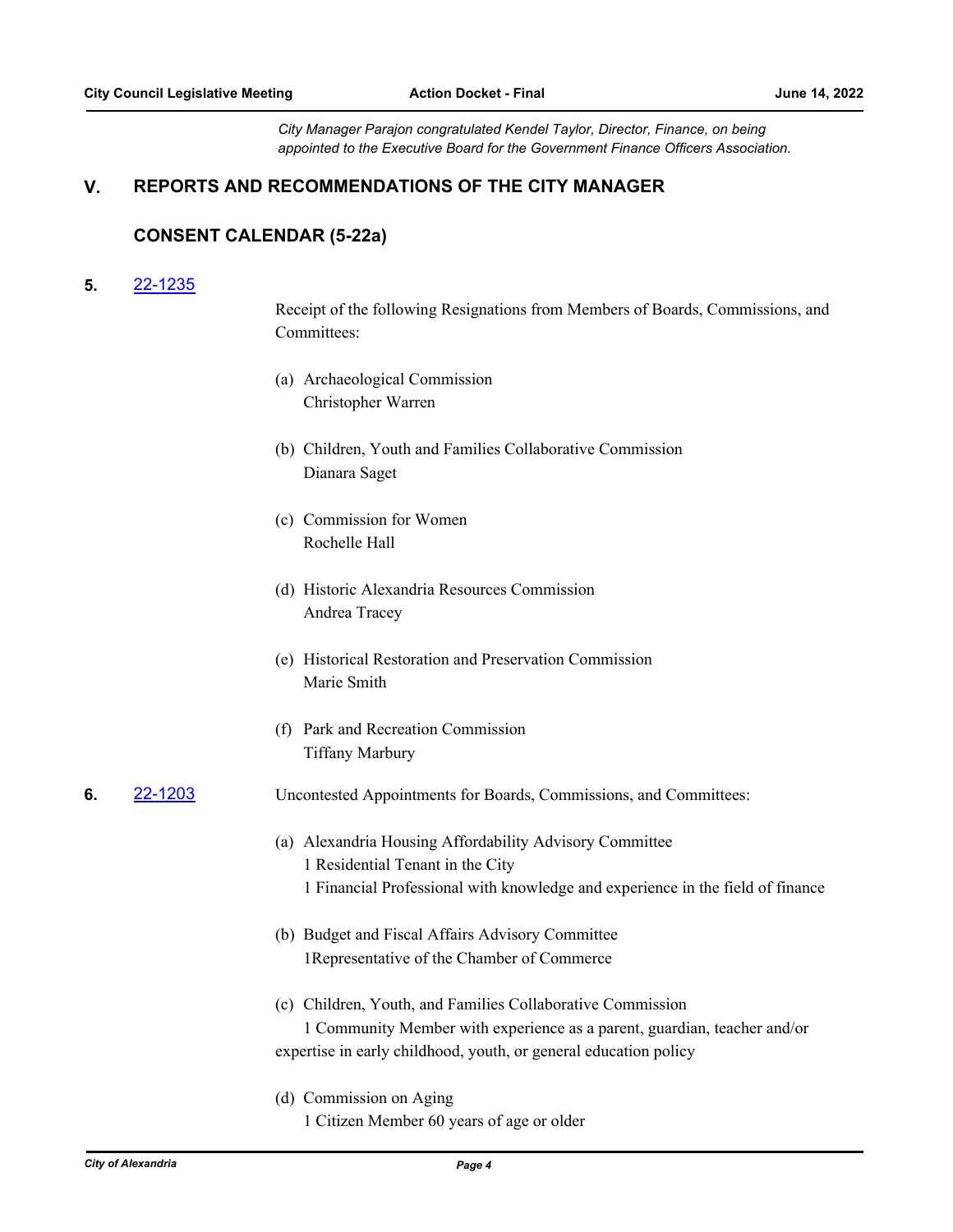(e) Commission on Employment

1 Representative from recognized area businesses, including minority-owned

- and small businesses 1 Citizen Member-at-Large
- (f) Community Services Board 1 Citizen Member
- (g) George Washington Birthday Celebration Committee 1 Citizen Member
- (h) Historic Alexandria Resources Commission 1 Representative of the Public Records Advisory Commission 1 Representative of the Torpedo Factory Artists Association
- (i) Human Rights Commission 1 Representative of the Commission on Persons with Disabilities 1 Citizen Member
- (j) Local Emergency Planning Committee 1 Representative of a Community Group 1 Park Planning District I representative
- (k) Potomac Yard Design Advisory Committee 1 Qualified Professional Skilled in Landscape Architecture, Architecture, or Urban Design
	- 1 Member representing the Potomac Yard Area
- (l) Towing Advisory Board

1 Member Representing Licensed Towing and Recovery Operators doing business in the City of Alexandria

- (m) Visit Alexandria Board of Governors
	- 1 Attraction Representative

1 "1of 4" Representatives from the 4 categories (hotel, restaurant, association, or retail)

- (n) Waterfront Commission
	- 1 Representative of the Planning Commission
	- 1 Representative of the Visit Alexandria Board of Governors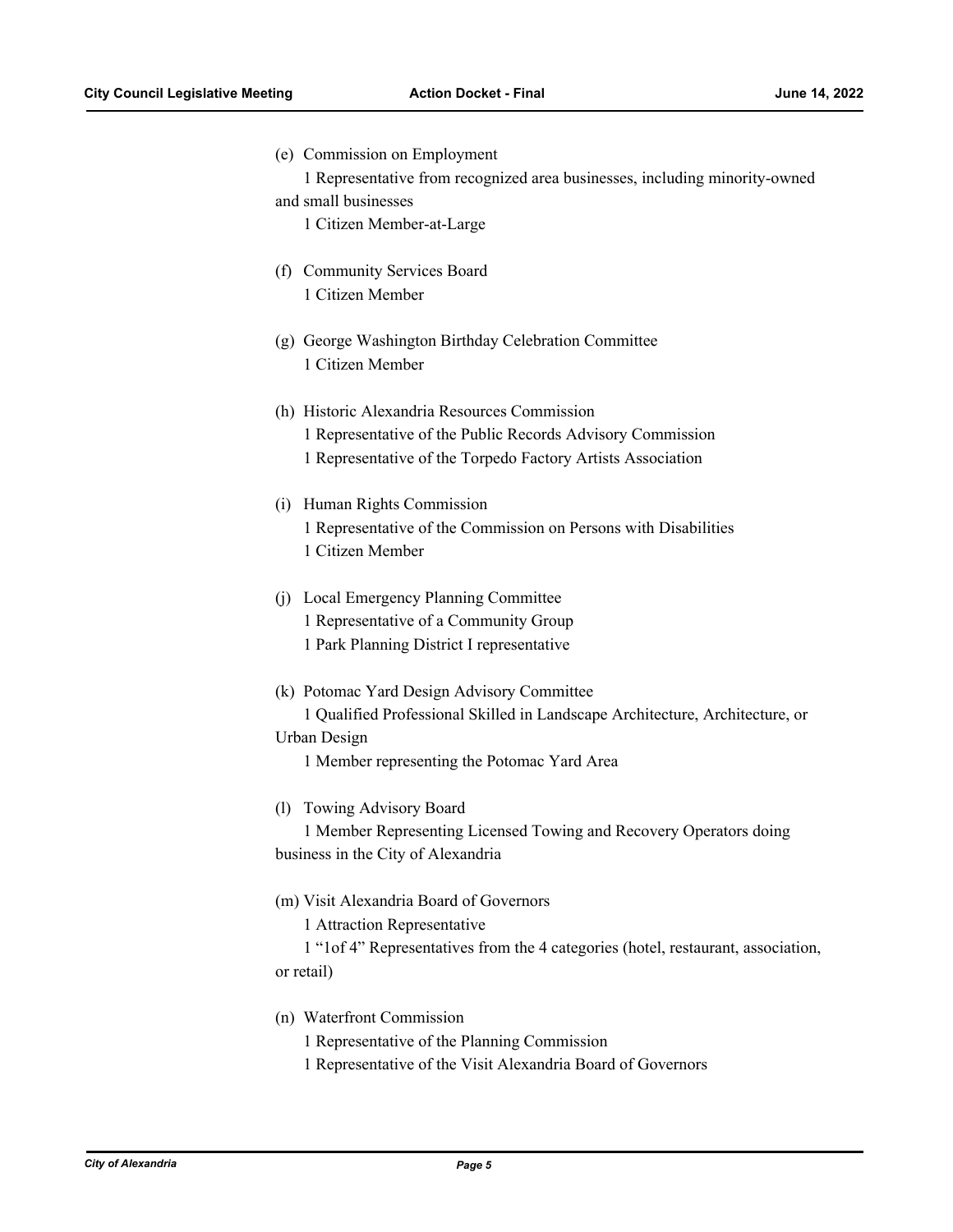# **(Reports and Recommendations of the City Manager)**

| 7.  | 22-1262        | Consideration of the Appointment of a Management Representative to the City of<br>Alexandria Supplemental Retirement Board and Firefighters and Police Officers<br>Pension Board.                                                                                                       |
|-----|----------------|-----------------------------------------------------------------------------------------------------------------------------------------------------------------------------------------------------------------------------------------------------------------------------------------|
| 8.  | 22-1238        | Consideration of the Monthly Financial Report for the Period Ending April 30,<br>2022.                                                                                                                                                                                                  |
| 9.  | 22-1232        | Consideration of a Grant Renewal to the United States Department of Agriculture<br>(USDA) Child and Adult Food Program for At-Risk After School Snack Program<br>for the FY 2023 School Year Snack Program Sponsored by the Department of<br>Recreation, Parks and Cultural Activities. |
| 10. | 22-1295        | Consideration of a Grant Application to the 2022 State Homeland Security<br>Program (SHSP) Grant through the Virginia Department of Emergency<br>Management (VDEM) for Hazardous Materials Emergency Response Equipment.                                                                |
| 11. | 22-1297        | Consideration of a Grant application for the 2022 State Homeland Security<br>Program (SHSP) Grant through the Virginia Department of Emergency<br>Management (VDEM) for Swift Water and Flood Rescue Teams.                                                                             |
| 12. | 22-1168        | Consideration of extension of License Agreement between the City of Alexandria<br>and St. Stephen's and St. Agnes School for the use of the recreational facilities<br>located at Ft. Ward Park.                                                                                        |
| 13. | 22-1206        | Consideration of a License Extension, Amendment No. 5, between the City of<br>Alexandria and the Tall Ship Providence Foundation for the Docking of the Tall<br>Ship Providence in the City Marina.                                                                                     |
| 14. | 22-0881        | Consideration of a Lease Agreement Between the City and Jeffrey L. Yates, TR for<br>Use of Public Right of Way Adjacent to 1050 North Fayette Street.                                                                                                                                   |
|     | <u>22-1229</u> | Consideration of a Lease Agreement Between the City and Sheikh Mohammad<br>Arshad to Use City-owned Property at 206 Strand Street.                                                                                                                                                      |
| 16. | <u>22-1181</u> | City Council Consideration to Name the City Facility at 4850 Mark Center Drive<br>to honor former Councilwoman Redella S. "Del" Pepper.                                                                                                                                                 |
| 17. | 22-1063        | Consideration of the Creation of Residential Permit Parking District 14 in Potomac<br>Greens.                                                                                                                                                                                           |

# **(Ordinances for Introduction and First Reading)**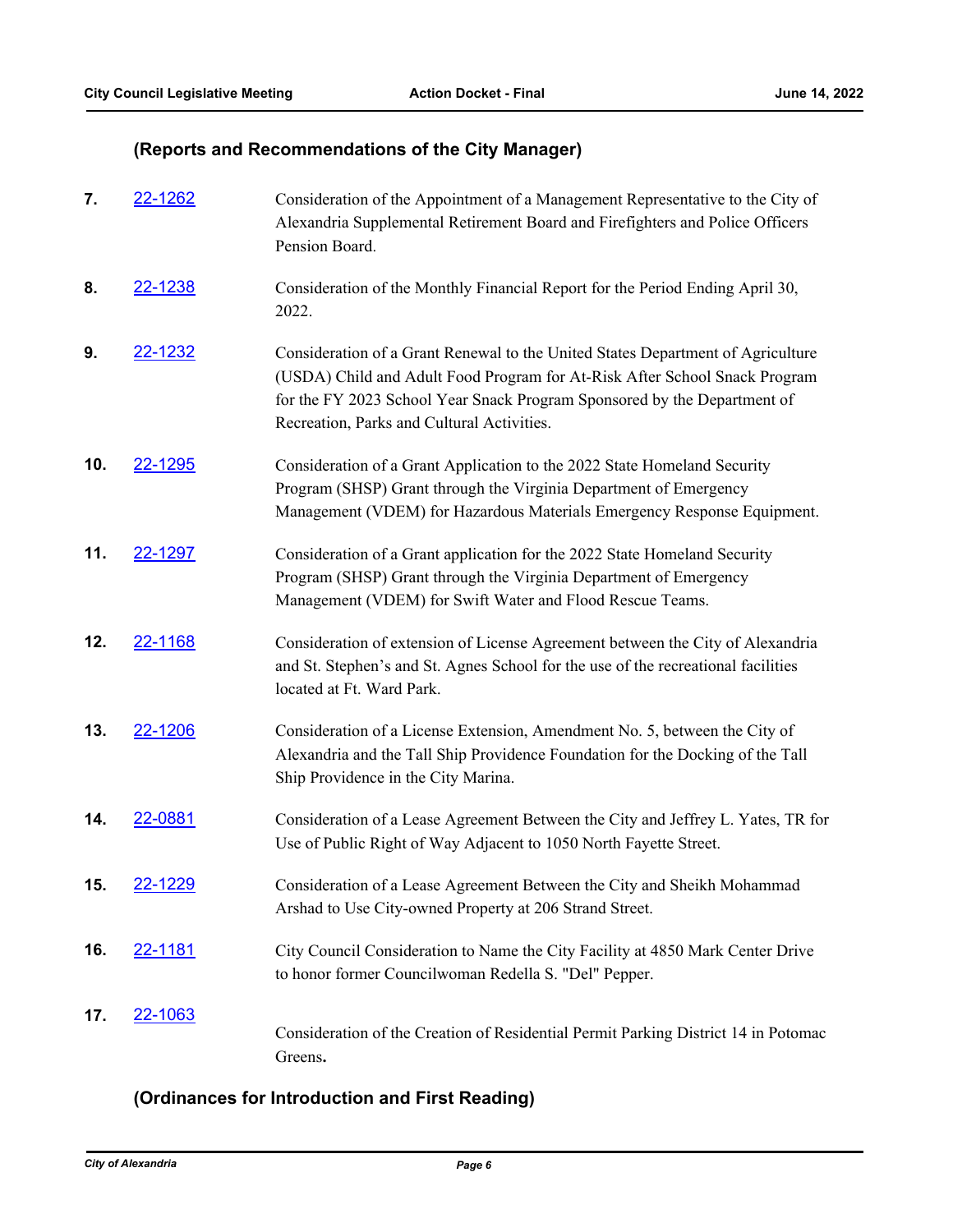| 18.  | 22-1222 | Introduction and First Reading. Consideration. Passage on First Reading of an<br>Ordinance to amend and reordain Section 5-602(A) (COORDINATED<br>DEVELOPMENT DISTRICTS CREATED, CONSISTENCY WITH MASTER<br>PLAN, REQUIRED APPROVALS) of the City of Alexandria Zoning Ordinance,<br>in accordance with the text amendment heretofore approved by city council as Text<br>Amendment No. 2022-00002 (Implementation Ordinance for Text Amendment<br>No. 2022-00002 associated with Eisenhower East Block 23 approved by City |
|------|---------|-----------------------------------------------------------------------------------------------------------------------------------------------------------------------------------------------------------------------------------------------------------------------------------------------------------------------------------------------------------------------------------------------------------------------------------------------------------------------------------------------------------------------------|
|      |         | Council on May 14, 2022).                                                                                                                                                                                                                                                                                                                                                                                                                                                                                                   |
| 19.  | 22-1097 |                                                                                                                                                                                                                                                                                                                                                                                                                                                                                                                             |
|      |         | Introduction and First Reading. Consideration of an Ordinance to Amend and<br>Reordain Chapter 8 (Parking and Traffic Regulations) of Title 5 (Transportation and<br>Environmental Services) of the Code of the City of Alexandria, Virginia, 1981, as<br>amended.                                                                                                                                                                                                                                                          |
| 20.  | 22-1101 | Introduction and First Reading. Consideration. Passage on First Reading of an<br>Ordinance Authorizing and Empowering the Issuance, Sale and Delivery of General<br>Obligation Bonds to Finance City and Schools Capital Projects and to Refund<br>Certain Outstanding Bonds of the City.                                                                                                                                                                                                                                   |
| 21.  | 22-1239 | Introduction and First Reading. Consideration. Passage on First Reading of an<br>Ordinance to Make Supplemental Appropriations for the Support of the City<br>Government for Fiscal Year 2022.                                                                                                                                                                                                                                                                                                                              |
| 22.  | 22-1240 | Introduction and First Reading. Consideration. Passage on First Reading of an<br>Ordinance to Make Appropriations for the Support of the City Government for<br>Fiscal Year 2023.                                                                                                                                                                                                                                                                                                                                           |
| 22a. | 21-1113 | Introduction and First Reading. Consideration. Passage on First Reading of an<br>Ordinance to vacate two alleys located in the 700 block of North West Street<br>(VAC No. 2020-00004) (Implementation Ordinance for Vacation No.<br>2020-00004 associated with Braddock West approved by City Council on May<br>15, 2021).                                                                                                                                                                                                  |

## **END OF CONSENT CALENDAR**

*City Council approved the consent calendar, with the exception of items 16 and 20, which were considered under separate motions. The City Manager's recommendations were as follows:* 

*5. City Council received the following resignations with regret: (a) Christopher Warren, Archaeological Commission; (b) Dianara Saget, Children, Youth and Families Collaborative Commission; (c) Rochelle Hall, Commission for Women; (d) Andrea Tracey, Historic Alexandria Resources Commission; (e) Marie Smith, Historical Restoration and Preservation Commission; and Owen Chambers, Park and Recreation Commission.*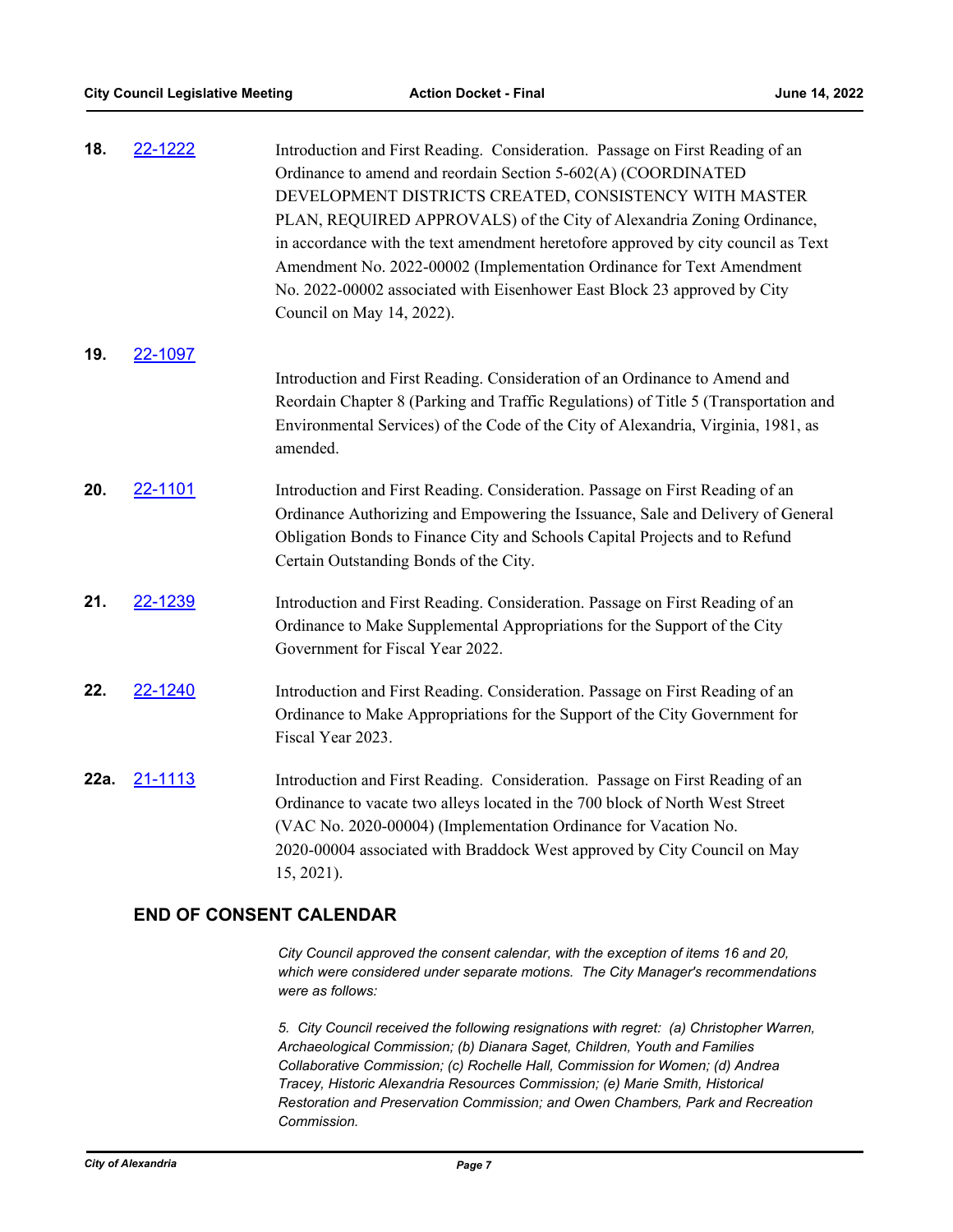*6. City Council made the following appointments to boards, commissions, and committees: (a) appointed Aschalew Asabie as the residential tenant and appointed Amy White as the financial professional with knowledge and experience in the field of finance to the Alexandria Housing Affordability Advisory Committee; (b) reappointed Amy Friedlander as the representative of the Chamber of Commerce to the Budget and Fiscal Affairs Advisory Committee; (c) reappointed Christina Sherlock as the community member with experience as a parent, guardian, teacher and/or with expertise in early childhood, youth, or general education policy to the Children, Youth and Families Collaborative Commission; (d) appointed Jessica Lefevre as the citizen member 60 years or older to the Commission on Aging; (e) reappointed Stephan Ortman as the representative from recognized area businesses including minority-owned and small businesses and reappointed Paula Moran as the citizen member-at-large to the Commission on Employment; (f) appointed Venus Yarbrough as the citizen member to the Community Services Board; (g) appointed Patrick Wilson as the citizen member to the George Washington Birthday Celebration Committee; (h) appointed Sean Ferguson as the Public Records Advisory Commission representative and appointed Lisa Schumaier as the representative for the Torpedo Factory Artists Association to the Historic Alexandria Resources Commission; (i) appointed Justin Beland as the Commission on Persons with Disabilities representative and appointed Marc Bendick, Jr., as the citizen member to the Human Rights Commission; (j) appointed Elizabeth Chimento as the representative of a community group to the Local Emergency Planning Committee; (k) appointed Jeffrey Miller as the Park Planning District I representative Park and Recreation Commission; (l) reappointed Jeremy Fretts as the qualified professional skilled in landscape architecture, architecture or urban design and appointed Nancy Appleby at the member representing the Potomac Yard area to the Potomac Yard Design Advisory Committee; (m) appointed Dwight Gouchenour as the member representing licensed towing and recovery operators doing business in the City of Alexandria to the Towing Advisory Board;(n) reappointed Mary Rinaldo as the attraction representative and reappointed Nicole McGrew as one of the representatives from the four categories (hotel, restaurant, association and retail) to the Visit Alexandria Board of Governors; and (o) reappointed Nathan Macek as the representative of the Planning Commission and reappointed Trae Lamond as the representative of Visit Alexandria Board of Governors to the Waterfront Commission.* 

*7. City Council appointed the following individual to the newly vacant Management Representative position on the City of Alexandria Firefighters and Police Officers Pension Board and the Supplemental Retirement Board: Julian Gonsalves, Assistant City Manager, Public-Private Partnerships.*

*8. City Council received the Monthly Financial Report.*

*9. City Council: (1) authorized the City Manager to submit an At-Risk After School grant renewal application to the United States Department of Agriculture for Fiscal Year 2023 (due date September 1, 2022); and (2) to execute all documents that may be required.* 

*10. City Council: (1) authorized the application of a grant application for \$40,796.70; and (2) authorized the City Manager to execute the necessary documents that may be required.*

*11. City Council: (1) authorized the application of a grant for \$36,094.86; and (2) authorized the City Manager to execute the necessary documents that may be required.*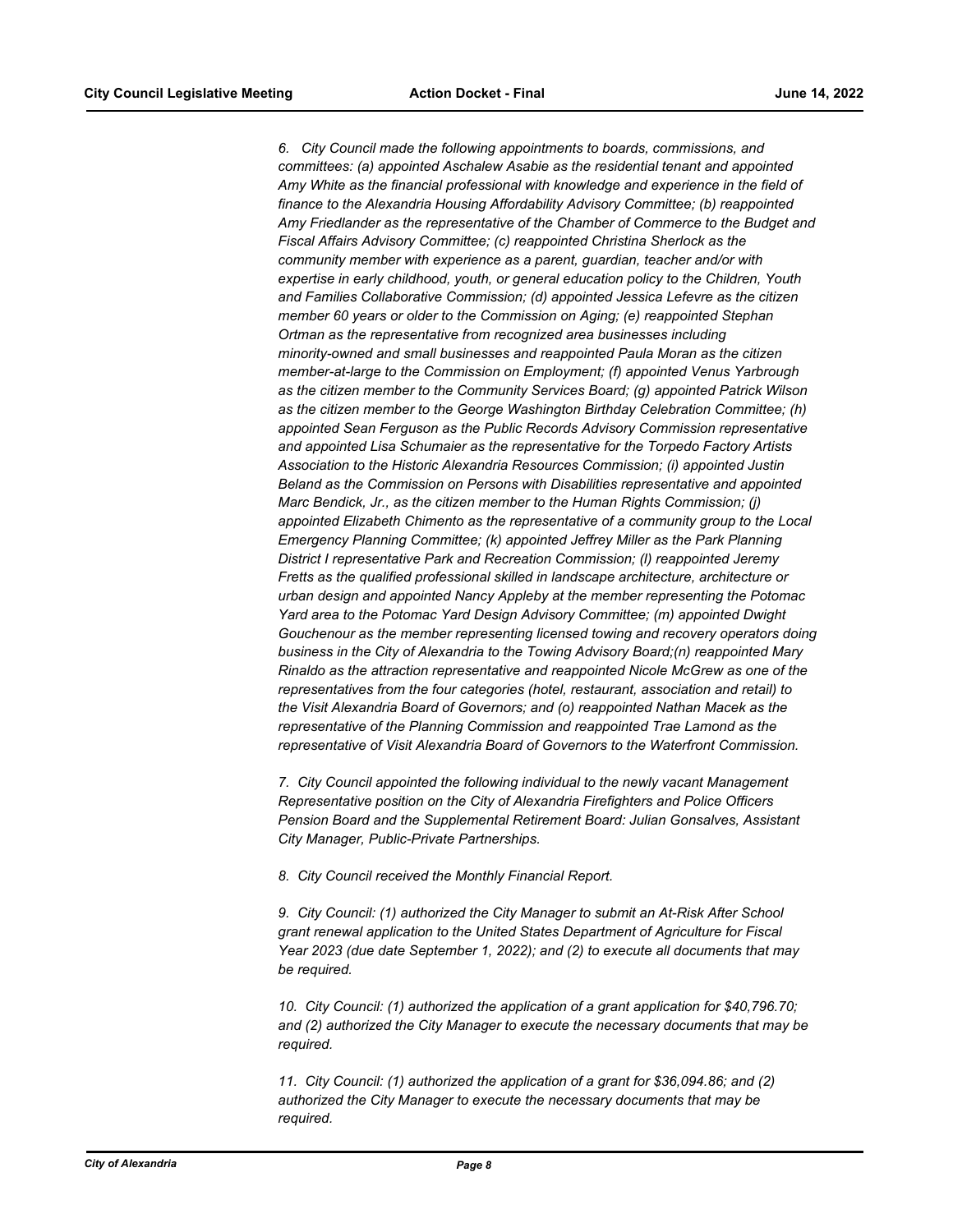*12. City Council: (1) received the report recommending an extension of the License Agreement for an additional three years between St. Stephen's and St. Agnes School (SSSA) and the City of Alexandria; and (2) scheduled it for public hearing on Saturday, June 18, 2022.*

*13. City Council: (1) scheduled the proposed License Extension, Amendment No. 5, for public hearing on Saturday, June 18, 2022.*

*14. City Council received the report and set the Agreement to lease public right-of-way for public hearing on Saturday, June 18, 2022.*

*15. City Council received the report and scheduled the Agreement to lease City-owned property for public hearing on Saturday, June 18, 2022.*

*16. City Council: (1) consider the naming of the City Facility at 4850 Mark Center Drive to honor former Councilwoman Redella S. "Del" Pepper as the Redella S. "Del" Pepper Community Resource Center; (2) scheduled a public hearing for Saturday, June 18, 2022. (separate motion)*

*17. City Council amended the Residential Permit Parking District Map to include District 14.*

*18. City Council passed the ordinance on first reading and set it for public hearing, second reading and final passage on Saturday, June 18, 2022.*

*19. City Council passed the ordinance on first reading and set it for public hearing, second reading and final passage on Saturday, June 18, 2022.* 

*20. City Council passed the ordinance on first reading and set it for public hearing, second reading and final passage on Saturday, June 18, 2022. (separate motion)*

*21. City Council passed the ordinance on first reading and set it for public hearing, second reading and final passage on Saturday, June 18, 2022.* 

*22. City Council passed the ordinance on first reading and set it for public hearing, second reading and final passage on Saturday, June 18, 2022.* 

*22a. City Council passed the ordinance on first reading and set it for public hearing, second reading and final passage on Saturday, June 18, 2022.*

## **VI. ROLL-CALL CONSENT CALENDAR (23-27)**

### **23.** [22-1157](http://alexandria.legistar.com/gateway.aspx?m=l&id=/matter.aspx?key=14755)

Consideration of Whether to Accept Virginia Department of Transportation Interstate Corridor Funds and Execute a Standard Project Agreement for I-95 Corridor Improvement Plan, Parallel Routes Project. [ROLL-CALL VOTE]

**24.** [22-1278](http://alexandria.legistar.com/gateway.aspx?m=l&id=/matter.aspx?key=14876) Consideration of a Resolution Designating the City's representative to the Proposed Alexandria City Public Schools (ACPS) School Law Enforcement Partnership (SLEP) Advisory Group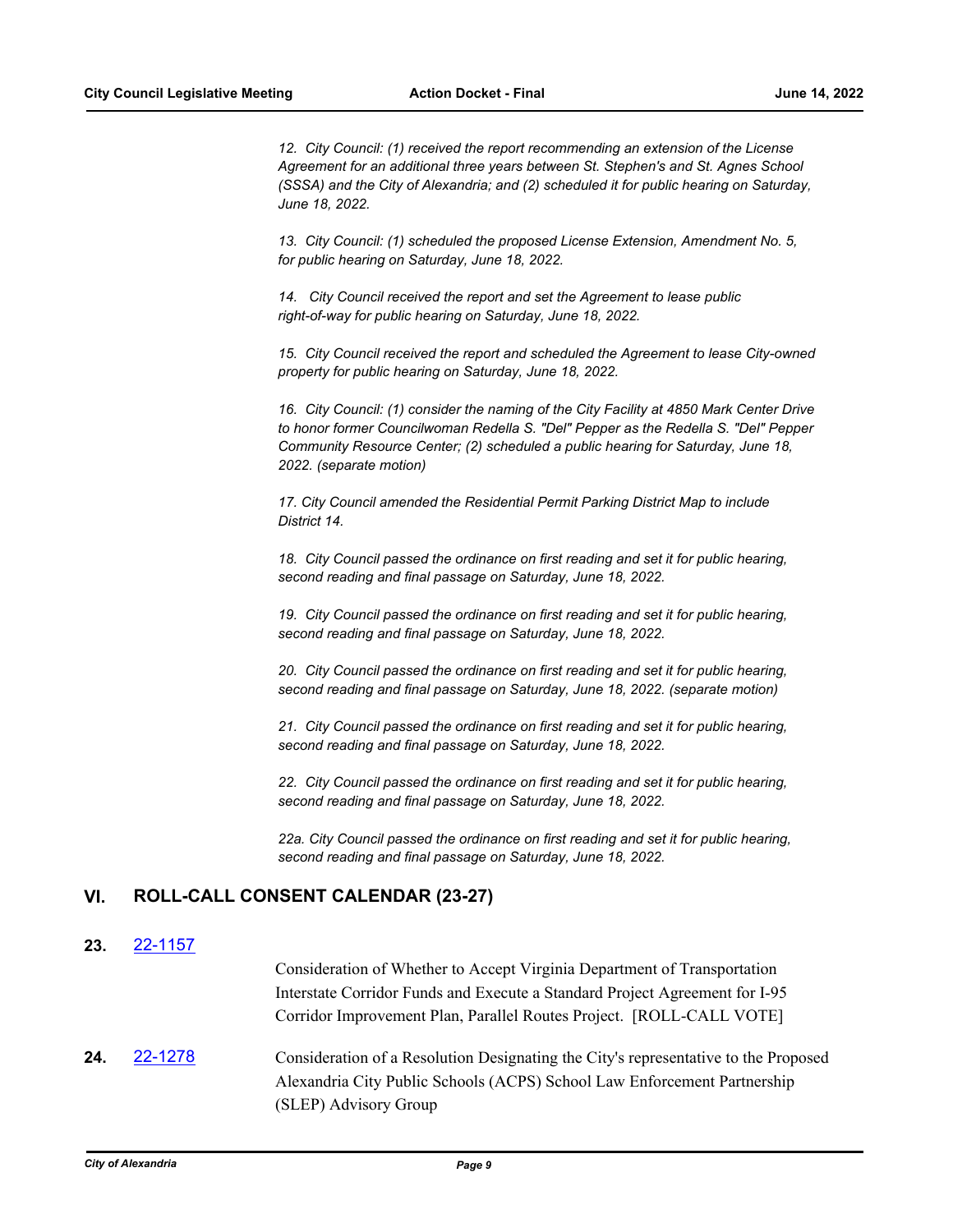| 25. | 22-1159 | Consideration of a Resolution to Expand the DOT Paratransit Program Service<br>Area into Washington, D.C. [ROLL-CALL VOTE]                                                |
|-----|---------|---------------------------------------------------------------------------------------------------------------------------------------------------------------------------|
| 26. | 22-1309 | Introduction and First Reading. Consideration. Passage on First and Second<br>Reading of an Ordinance to adopt Supplement 142 of the City Code.<br>[ROLL-CALL VOTE]       |
| 27. | 22-1310 | Introduction and First Reading. Consideration. Passage on First and Second<br>Reading of an Ordinance to adopt Supplement 91 of the Zoning Ordinance.<br>[ROLL-CALL VOTE] |

## **END OF ROLL-CALL CONSENT CALENDAR**

*City Council approved the roll-call consent calendar. The approvals were as follows:* 

*23. City Council authorized the City Manager to: (1) approved the expenditure of \$312,00 of Interstate Corridor Funds, which would be fully reimbursed by Virginia Department of Transportation (VDOT); (2) execute all documents and agreements that may be required to receive these funds; and (3) take additional actions to allow the City to spend the money to do the work upfront and have VDOT reimburse the City for the encumbered costs, so long as the work meets VDOT's requirements and, as may be necessary or convenient, to implement any such agreement between the City and VDOT. (RES. NO. 3077)*

*24. City Council designated Christopher Lewis to the proposed Alexandria City Public Schools (ACPS) School Law Enforcement Partnership (SLEP) Advisory Group. (separate motion)*

*25. City Council adopted the resolution expanding DOT paratransit service into Washington, D.C. (separate motion)(RES. NO. 3078)*

*26. City Council passed the ordinance on first and second reading to adopt Supplement 142 of the City Code. (ORD. NO. 5437)*

*27. City Council passed the ordinance on first and second reading to adopt Supplement 91 of the Zoning Ordinance. (ORD. NO. 5438)*

## **VII. CONTESTED APPOINTMENTS**

| 28. | 22-1298 | Alexandria-Caen Sister City Committee<br>1 Citizen Member                                                                                                            |
|-----|---------|----------------------------------------------------------------------------------------------------------------------------------------------------------------------|
|     |         | City Council reappointed Alexandre Jevgrafovs as the citizen member to the<br>Alexandria-Caen Sister City Committee.                                                 |
| 29. | 22-1299 | Alexandria Housing Affordability Advisory Committee<br>1 Representative of an Employer in the City who employs at least 100 employees                                |
|     |         | City Council appointed Kurt Huffman as the representative of an employer in the City<br>who employess at least 100 employees to the Alexandria Housing Affordability |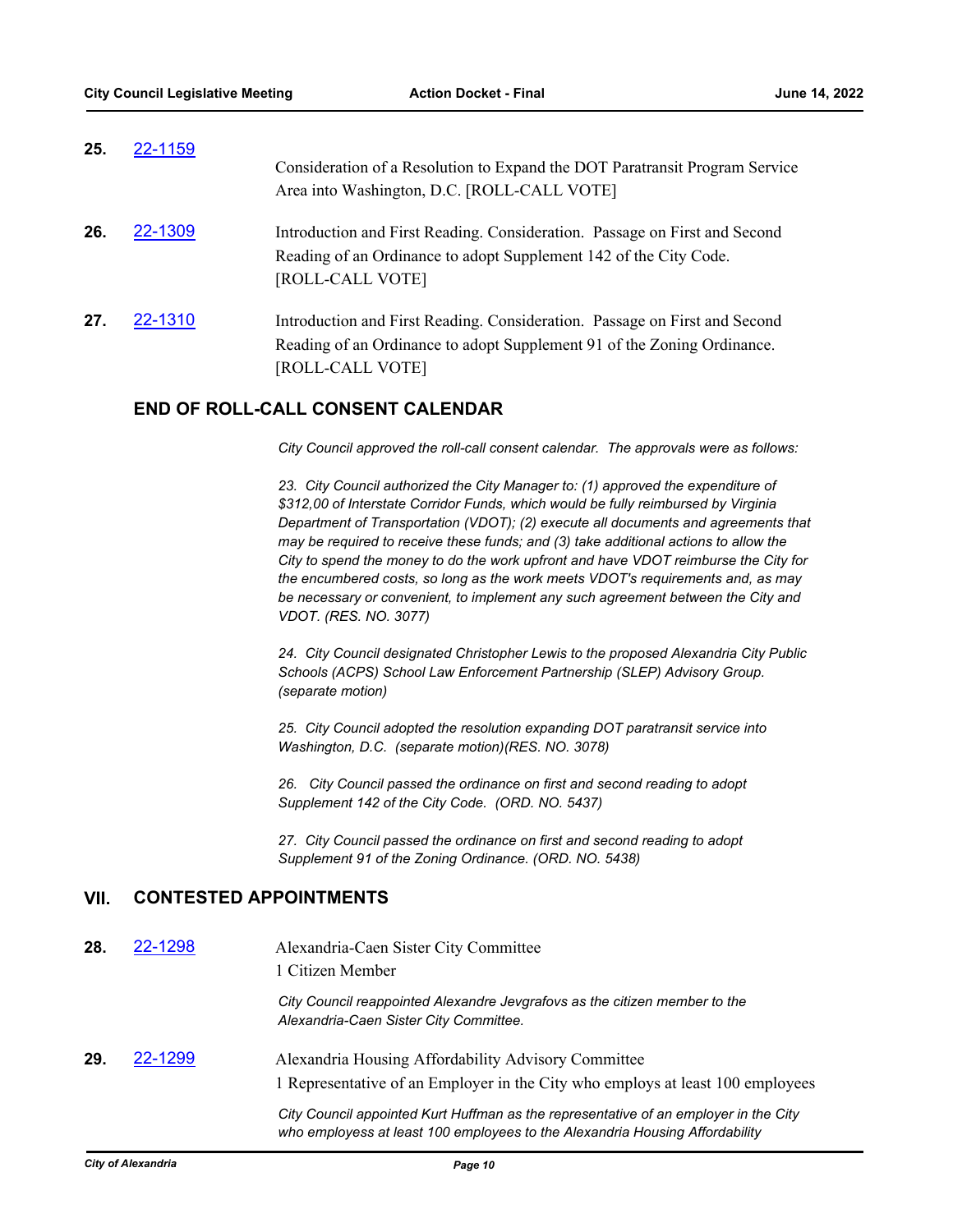*Advisory Committee.*

| 30.   | <u>22-1301</u>                                                                  | Board of Architectural Review<br>1 Architect                                                                                                                                                                                                                                                                                                               |
|-------|---------------------------------------------------------------------------------|------------------------------------------------------------------------------------------------------------------------------------------------------------------------------------------------------------------------------------------------------------------------------------------------------------------------------------------------------------|
|       |                                                                                 | 1 Member who shall be a Property Owner in the Old and Historic Alexandria<br>District                                                                                                                                                                                                                                                                      |
|       |                                                                                 | City Council appointed Theresa del Ninno as the architect member and appointed<br>Margaret Miller as the member who shall be a property owner in the Old and Historic<br>Alexandria District to the Board of Architectural Review.                                                                                                                         |
| 31.   | 22-1303                                                                         | Local Emergency Planning Committee<br>1 Broadcast or Print Media Representative                                                                                                                                                                                                                                                                            |
|       |                                                                                 | City Council waived the residency requirement and appointed Vernon Miles as the<br>broadcast or print media representative to the Local Emergency Planning Committee.                                                                                                                                                                                      |
| 32.   | 22-1304                                                                         | Northern Virginia Community College Board<br>1 Citizen Member                                                                                                                                                                                                                                                                                              |
|       |                                                                                 | City Council reappointed John Porter as the citizen member to the Northern Virginia<br>Community College Board.                                                                                                                                                                                                                                            |
| 33.   | 22-1305                                                                         | Traffic and Parking Board<br>2 Citizen Members                                                                                                                                                                                                                                                                                                             |
|       |                                                                                 | City Council reappointed Casey Kane and appointed Ashley Mihalik as the two citizen<br>members to the Traffic and Parking Board.                                                                                                                                                                                                                           |
| 34.   | 22-1311                                                                         | Visit Alexandria Board of Governors<br>1 Retail Representative                                                                                                                                                                                                                                                                                             |
|       |                                                                                 | City Council waived the residency requirement and appointed Stacey Price as the retail<br>representative to the Visit Alexandria Board of Governors.                                                                                                                                                                                                       |
| VIII. | <b>REPORTS AND RECOMMENDATIONS OF THE CITY MANAGER FOR</b><br><b>DISCUSSION</b> |                                                                                                                                                                                                                                                                                                                                                            |
| 35.   | 22-1182                                                                         | Consideration of Predevelopment Loan Requests to Advance Two Affordable<br>Housing Pipeline Projects.                                                                                                                                                                                                                                                      |
|       |                                                                                 | City Council approved the predevelopment loans for the project described in the<br>memorandum, and authorized the City Manager to execute agreements, as necessary,<br>to implement the loans: (1) Community Housing Partners (CHP), 2712 Duke Street<br>("Witter Place"), \$400,000; and (2) Community Lodgings, Inc. (CLI), Elbert Avenue,<br>\$400,000. |
| 36.   | <u>22-1192</u>                                                                  | Consideration and Approval of a Form Lease for Renewing and Issuing Leases to<br>Artists and Arts Organizations through September 30, 2027 at the Torpedo<br>Factory Art Center located at 105 N. Union Street.                                                                                                                                            |

*City Council scheduled a public hearing on June 18, 2022 regarding the form and content of the proposed lease to be used for renewals and new leases at the Torpedo*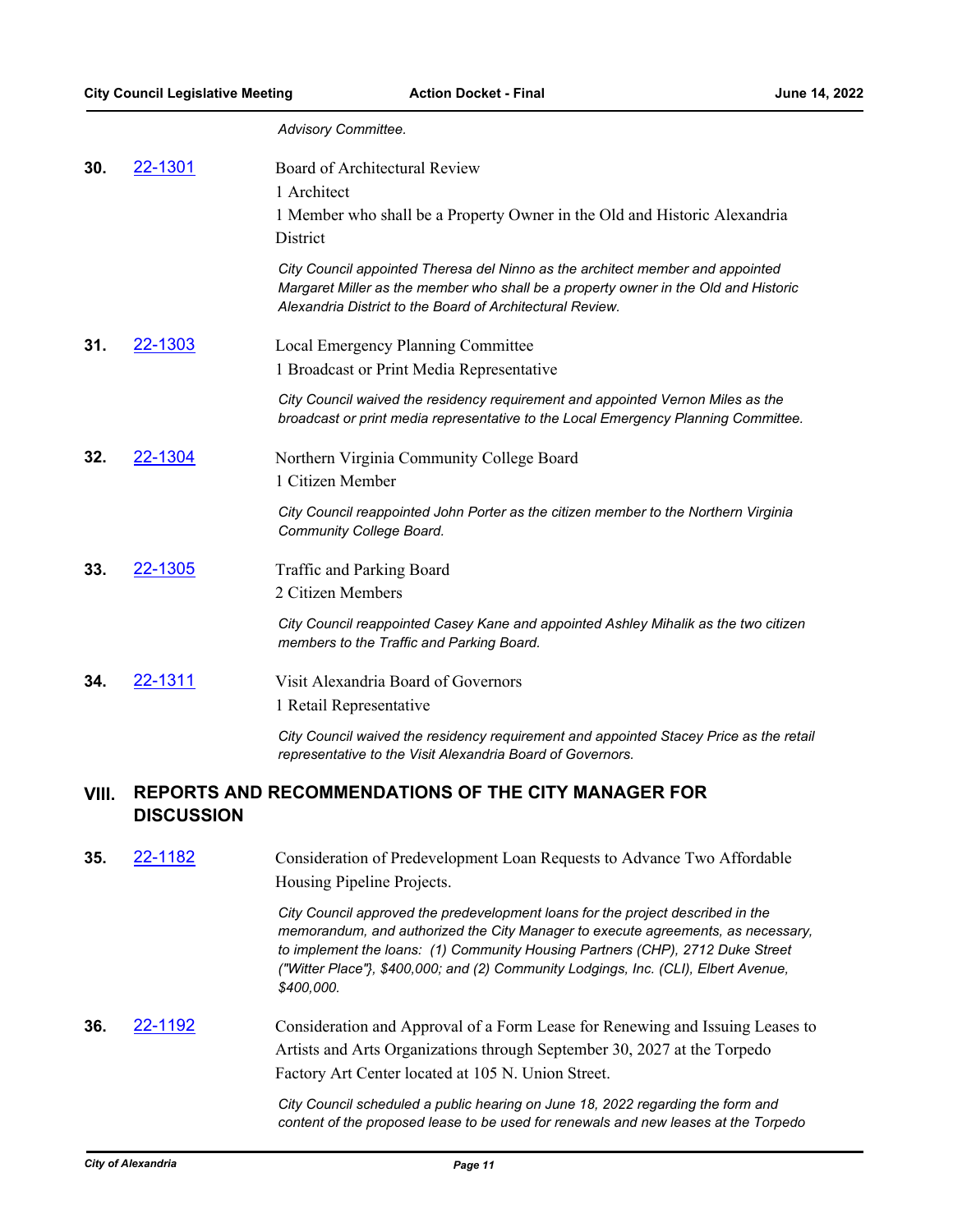*Factory Art Center.*

**37.** [22-1218](http://alexandria.legistar.com/gateway.aspx?m=l&id=/matter.aspx?key=14816) Consideration of a Five-Year License Agreement between the City of Alexandria, Virginia and Harbor Link Virginia, LLC. to Install Conduits and Dark Fiber in the City's rights-of-ways but not provide Telecommunications Service or Cable Service in the City.

> *City Council: (1) received the proposed License Agreement ("Agreement") with Harbor Link and set it for public hearing on Saturday, June 18, 2022.*

**38.** [22-1318](http://alexandria.legistar.com/gateway.aspx?m=l&id=/matter.aspx?key=14916) FY 2023 Long-Range Planning Interdepartmental Work Program.

*City Council reviewed and approved the FY 2023 Long-Range Planning Interdepartmental Work Program.*

## **IX. ORDINANCES AND RESOLUTIONS**

## **39. This item has been removed from the docket.**

**40.** [22-1313](http://alexandria.legistar.com/gateway.aspx?m=l&id=/matter.aspx?key=14911) Consideration of Gun Violence Prevention Resolution. [ROLL-CALL VOTE]

*City Council adopted the resolution regarding Gun Violence Prevention. (RES. NO. 3079)*

#### **ORAL REPORTS AND ORAL PRESENTATIONS BY MEMBERS OF CITY COUNCIL X.**

*1. Upon the request of Councilwoman Gaskin, City Council moved to request that the City Attorney's Office research issues related to labor issues including: Does the City have the authority to adopt requirements or incentives for: local hiring/percentage of contractors on a development to live in the city/local business set aside and/or participating requirements; SWAM targets; workforce development and apprenticeship opportunities?*

*How does the City's authority change in public vs. private development?*

*Boundaries of the nexus and proportionality rules; and*

*Labor practices and requirements for development approvals in Boston, D.C., and Virginia.*

*2. Councilwoman Gaskins reported that she circulated a revised memorandum of the Youth and Resiliency concept drafted by herself and Mayor Wilson, related to ensuring the health and wellbeing of the City's youth. Councilwoman Gaskins noted that there has been significant work already occurring and the need to do more by mobilizing all the resources the City has.*

*City Council moved to received the Youth and Resiliency concept plan memorandum and requested that staff return with information regarding implementation and alignment with the steps outlined in the memorandum.*

*3. Vice Mayor Jackson congratulated the Alexandria City High School graduates on their achievement, noting the ceremony was held on June 4, 2022.*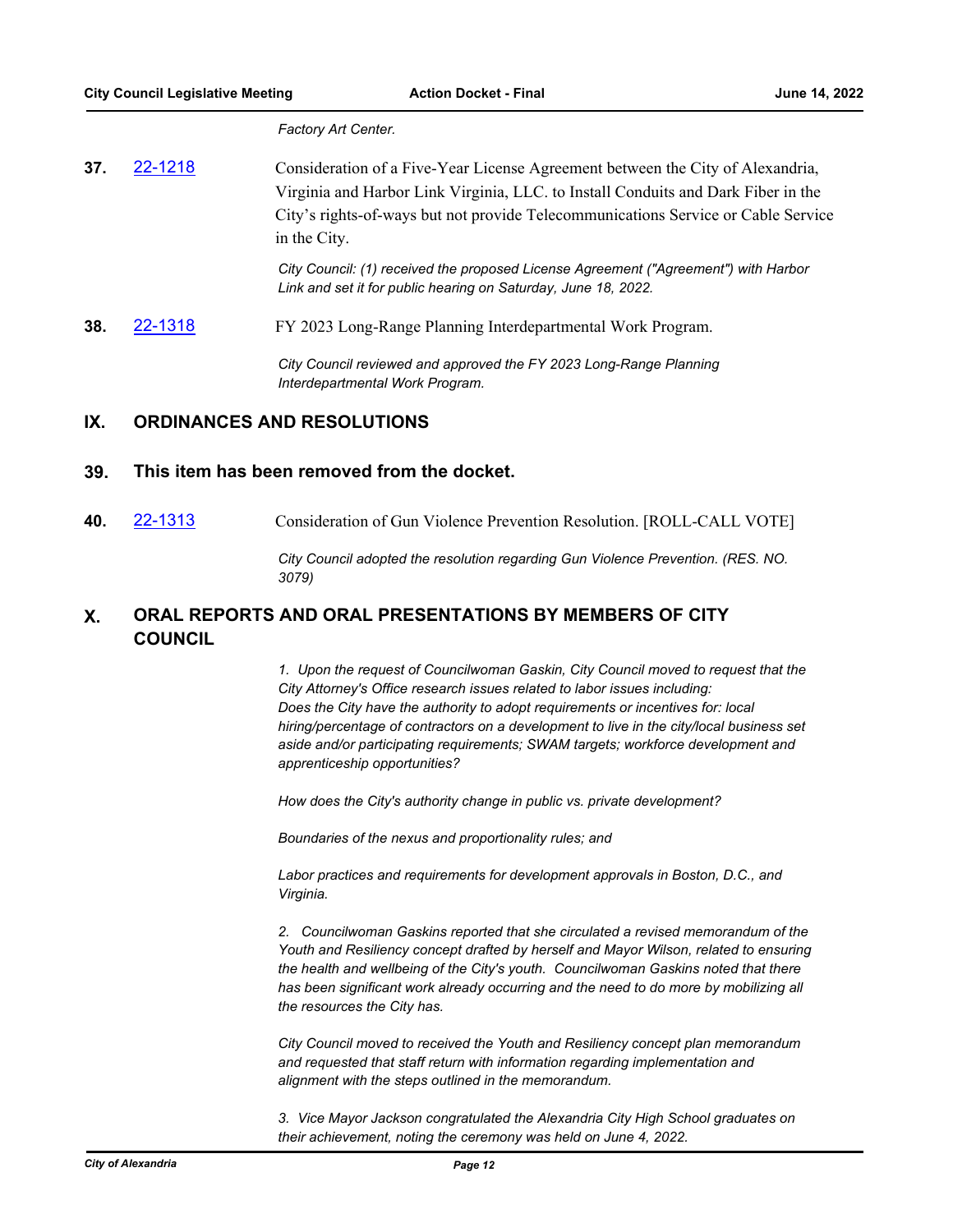*4. Vice Mayor Jackson congratulated Kari Galloway on her retirement as the Executive Director of the Friends of Guest House and thanked her for her work with the organization.*

*5. Vice Mayor Jackson noted that she attended Late Night at the Torpedo Factory for Pride Month and how it was a great family friendly event for the whole community.*

*6. Vice Mayor Jackson congratulated the preschool graduates at Bright Mind Preschool.*

*7. Vice Mayor Jackson congratulated Lost Boy Cider on their third year business anniversary.*

*8. Councilman Aguirre reported that the City held community cookouts and an appreciation cookout for the vendors and City staff that supported the cookouts throughout the City.*

9. Councilman reported that he attended the Del Ray vs. Old Town softball game *recently, with Del Ray winning the match.*

*10. Councilman Aguirre reported that he, Mayor Wilson and Councilmember Bagley attended the conference in Roanoke for the Virginia Transit Association, noting one of the DASH drivers received the Unsung Hero award.*

*11. Councilman Aguirre welcomed Kelayi Chiropractic to the City of Alexandria.*

*12. Councilman Aguirre also congratulated the 2022 graduates of Alexandria City High School.*

*13. Councilman Aguirre noted that he attended the Pride event on Saturday, June 4 here in the City.*

*14. Councilman Aguirre thanked North Virginia Community College for opening their new Pride clinic for the LGBTQ+ community.*

*15. Councilman Aguirre noted that there were coding classes being held at Charles Houston Recreation Center for the City's youth.*

*16. Councilman Aguirre reported that he attended a community walk with Police Chief Hayes in Arlandria-Chirilagua neighborhood.* 

*17. Councilman Aguirre noted that Boeing is coming to the region.*

*18. Councilman Aguirre reported that he attended a presentation by the Greater Washington Partnership unveiling a report on inclusive growth in the region.*

*19. Councilman McPike thanked the North Old Town Civic Association for inviting members of Council and the City Manager to attend their annual party/meeting.*

*20. Councilman McPike thanked the Police and other organizations that helped with the community cookouts this year.* 

*21. Councilman McPike thanked DASH for their wonderful and efficient bus network*